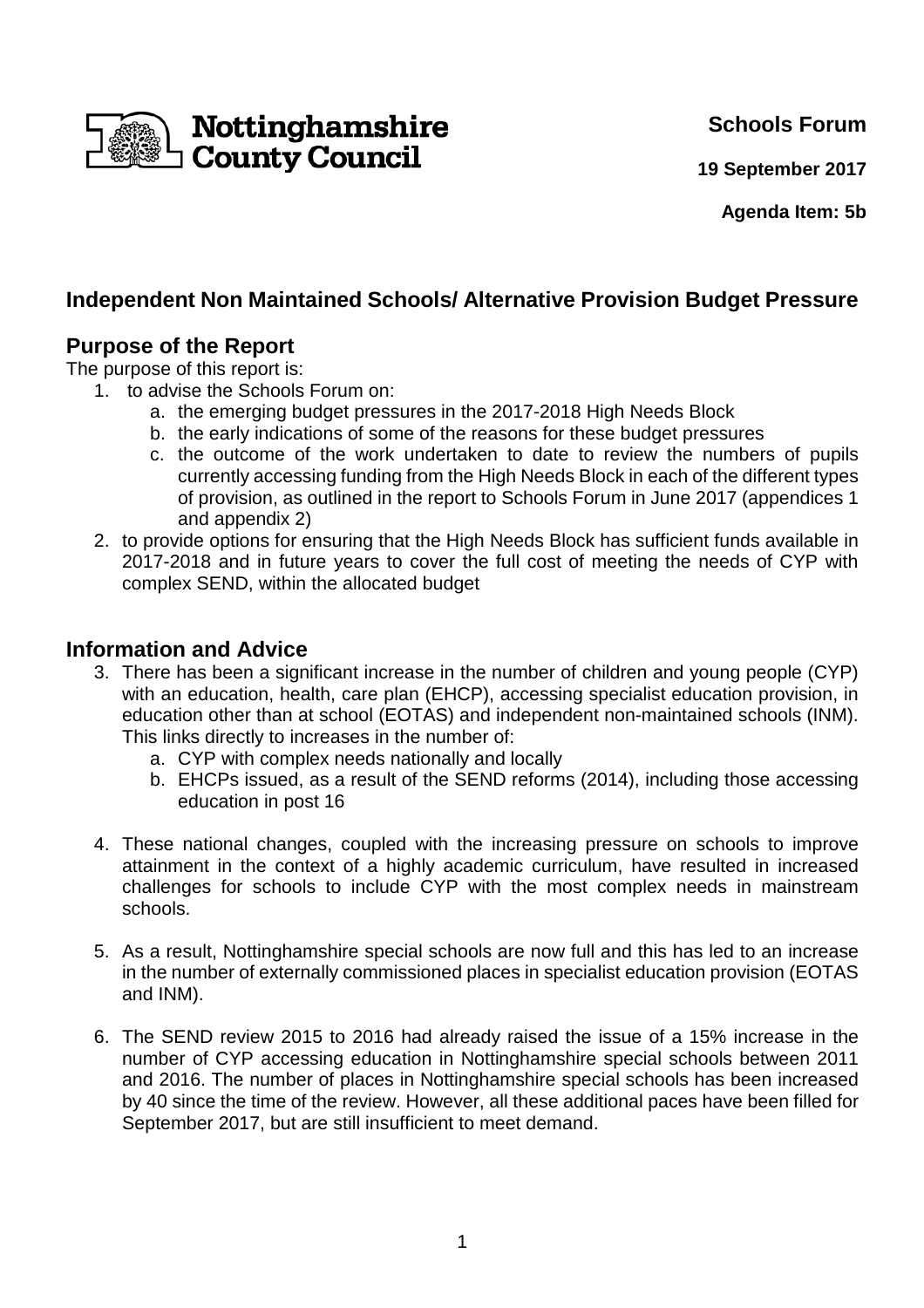- 7. The review predicted a further increase in demand for special school placements over the next 5 years, by at least 150. Nottinghamshire County Council therefore submitted Expressions of Interest (EOIs) to the Regional Schools Commissioner (RSC) for funding for 2 new special schools, which would have provided more places in Nottinghamshire special schools, thereby reducing the need for additional places in external specialist provision. Unfortunately both EOIs have been unsuccessful.
- 8. The forecast overspend on the EHCP specialist provision line of the High Needs Block funding at the end of August 2017 (period 5), is £1.6m, which includes known new placements for September, by the end of the 2017-2018 financial year .There is no contingency built into this budget for any further increases in spending in this financial year.
- 9. Between 1 September 2016 and 31 March 2017 there was an increase in the numbers of CYP in specialist education from 230 to 305 (32.6% increase). As at 31 August 2017, there were 263 CYP in specialist education. If a similar increase is experienced between 1 October 2017 and 31 March 2018, there could be up to an additional 42-66 CYP (7 to 11 per month) requiring specialist provision. To fund this increase an additional £0.5m to £0.8m will be required. Should this possible increase occur, the total predicted overspend would be between £2.1m and £2.4m.
- 10. As agreed at the June 2017 Schools Forum, there is a need for a shared understanding around current use of the High Needs Block to inform the strategic development of different types of provision in ways which are beneficial to children with complex needs, more cost effective and remaining fair across Partnership Development areas (Appendix 2).
- 11. Appendix 2 confirms that places in external specialist provision are more expensive than those in Nottinghamshire special schools. However, an in-depth review will be needed to fully understand the effectiveness of the current use of the High Needs Block funding and to inform the most effective and efficient ways to allocate this funding in future, so that CYP access the least costly but most appropriate type of provision to meet their needs now and into the future, thus ensuring best value from the High Needs Block.

#### **Options to Address the Projected Overspend**

- 12. For 2017-18 the options to address the overspend are very limited and the impact of this on the Non-ISB reserve is shown at Appendix 3. This shows that the reserve balance would fall to £0.741m at the end of 2017/18 and £0.313m for 2018/19 (assuming no further overspends on the centrally retained budgets).
- 13. It is anticipated that this pressure will continue into 2018-19 and additional funding will need to be identified. The HN block funding quantum will not be known until December but on the basis of indicative allocations provided in the 2<sup>nd</sup> stage of the HN national funding formula consultation it is hoped that Nottinghamshire will see an increase, however this is by no means certain. Furthermore if there is an increase there will be other 'pressures' in the HN block which will also want addressing.
- 14. An option that should be considered is to transfer up to 0.5% out of the schools block into the HN block for 2018-19. Local authorities will be allowed to do this with the agreement of their schools forum. Transfers above this limit would require Secretary of State approval. This would need to be included in the 2018-19 local funding formula consultation and would